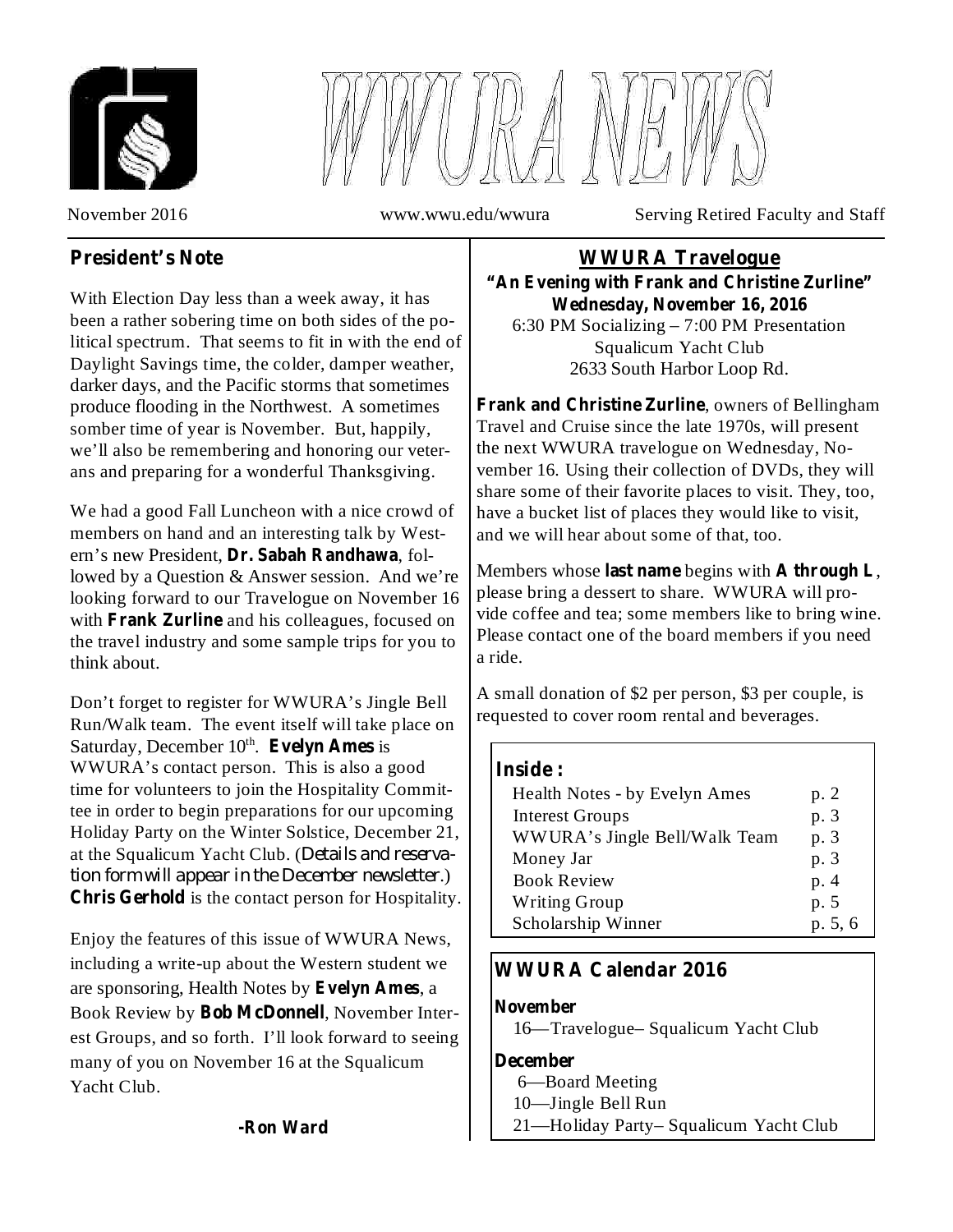## **November 2016 Health Notes by Evelyn Ames Sports Drinks Part 2: Are They Useful? Citric Acid and Tooth Enamel**

Suggestion: drink when you are thirsty and don't waste your money or calories on sports drinks—choose water instead.

The promotion of sports drinks through media and sport/athletic events has developed an estimated twentysome billion dollar industry. Sports drinks are flavored beverages that contain carbohydrates (usually sugar) and minerals such as sodium and potassium, which are generally referred to as electrolytes. Electrolytes are minerals (e.g., calcium, magnesium, chloride, phosphate, potassium, and sodium) that maintain the body's ionic balance. This balance is essential for nerve, muscle, and brain functioning.

At the time of the 2012 Summer Olympics in London, the British Medical Journal published articles about the usefulness and promotion of sports drinks. The papers addressed two related but distinct questions: "Should people who exercise seek to proactively replace fluids lost, or can they rely on thirst to guide them during and after physical activity? And when they rehydrate, do they need all the salts, sugars, and other ingredients dumped into sports drinks, or is water fine? The correct answers are: best to rely on thirst, and water is fine. All that stuff about replacing electrolytes and so on you've been hearing all these years? Never mind! The evidence doesn't support it." "Humans do not regulate fluid balance on a moment to moment basis."

Two major concerns about sports drinks: high calorie content (due to sugars) and critic acid effects on tooth enamel, especially in children and teens. Some drinks contain the equivalent of 10 teaspoons of sugar. A 32 ounce serving of Gatorade contains about 200 calories.

Citric Acid and tooth enamel. Citric acid in sports drinks is used as a preservative and flavor enhancer. According to dental researchers, sports drinks may, over time, "pose a significant threat to dental health. Normally, tooth decay is caused by bacteria that produce acids in the presence of sugar." Sports drinks can wear away tooth enamel over time. "Because this kind of damage affects the whole tooth and not one particular spot, you might not notice it right away. But eventually, it can weaken your teeth, leaving them more vulnerable to chipping and cracking." "Researchers looked at fluoride levels (called "titratable acidity) of 13 sports drinks and 9 energy drinks. Molars were sliced in a petri dish with the beverages for 15 minutes followed by artificial saliva for two hours (saliva is important in neutralizing the acids)." Researchers repeated this four times a day for five days. Result: exposure to both drinks took off enamel, with energy drinks even more than sports drinks. Important to note that saliva will generally re-mineralize one's teeth and harden the enamel after a certain amount of time has passed. "However, if you brush your teeth before that happens, you can permanently remove the enamel." Jain, a dental researcher, is concerned about health effects beyond cavities, suggesting that consuming a lot of citric acid can lead to loss of bone mass and kidney stones. In relation to children, the American Academy of Pediatrics concludes that "routine ingestion of carbohydrate-containing sports drinks by children and adolescents should be avoided or restricted.

Resources: http://www.health.harvard.edu/blog/trade-sports-drinks-for-water-201207305079 http://jada.ada.org/article/S0002-8177(14)60811-4/abstract#/article/S0002-8177(14)60811- $4$ /fulltext?mobileUi=1 http://sciencenetlinks.com/science-news/science-updates/sports-drinks/ http://www.healthline.com/health/food-nutrition/is-gatorade-bad-for-you https://www.reference.com/food/can-drinking-much-gatorade-harmful-someone-s-health-3489d7cc01460658

Sports drinks Washington Post July2016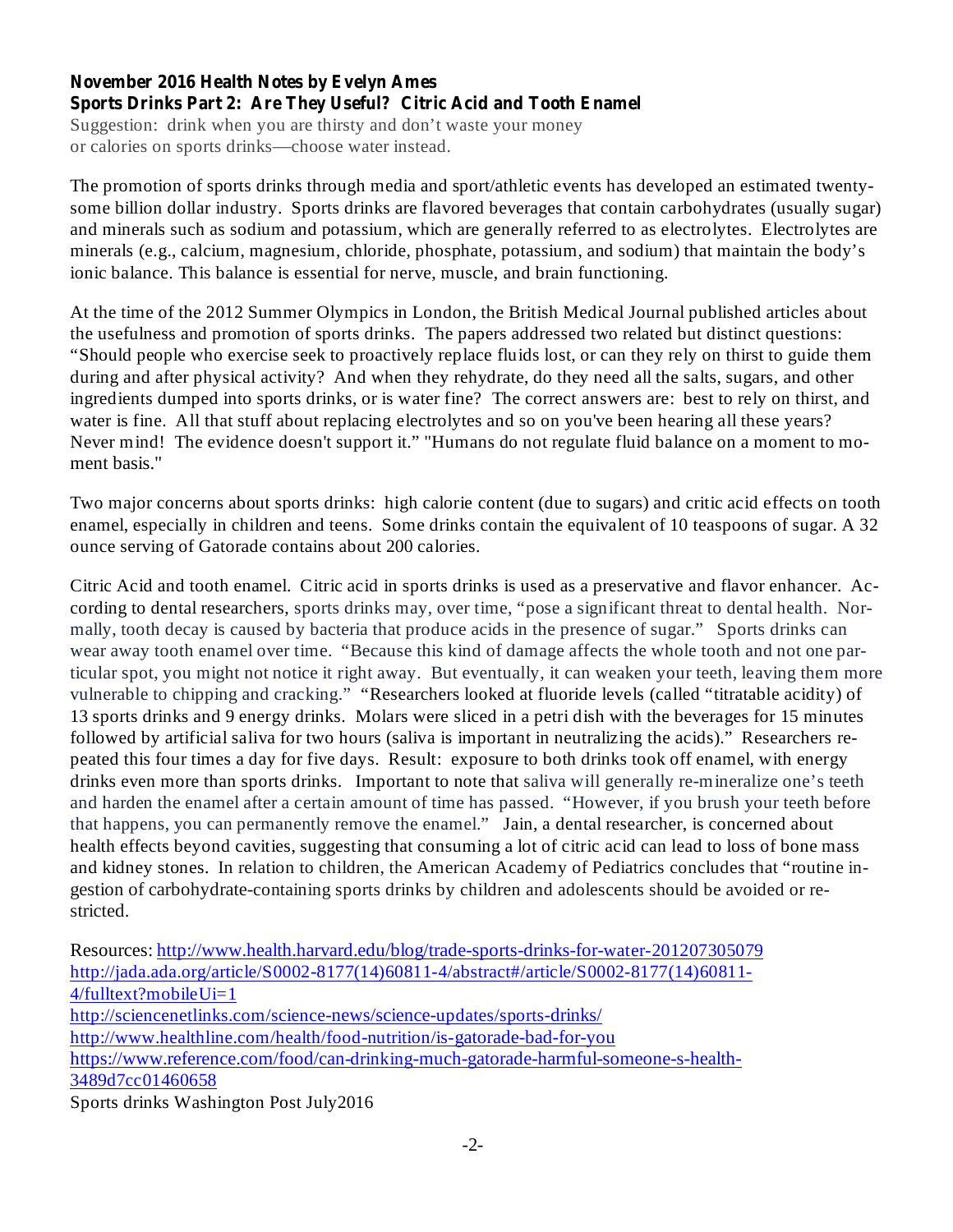#### **NOVEMBER INTEREST GROUPS**

If you are interested in one of the groups, please call or email the contact person.

BOOK GROUP--Donna Moore, 360-733-5769 <dfmoore12@gmail.com> We will meet at 2:30 pm, Nov. 15th at the home of Donna Moore, 1200 Birch Falls Dr., November's book is *The Wright Brothers* by David McCullough. Discussion leader, Barb Evans; treats, Inge.

December's book is *The Oregon Trail* by Rinker Buck. Discussion leader Evelyn Ames; treats, Jan Berg.

BRIDGE GROUP--Nicholas Bullat, 360-770-7270 gnb.maestro@q.com The Bridge Group will meet at 1:30 pm, Tuesday, November 22. Place to be announced.

INFORMAL DINING -- Janet Berg, 360-733-4654, janetlila@hotmail.com

OPERA GROUP--Evelyn Ames, 360-734-3184, <evelyn.ames@wwu.edu> Web site for The MET HD: https://www.metopera.org/Season/InCinemas/. December 10, L'Amour de Loin, Finnish composer, Kaija Saarsiaho.

Locations for MET HD: Barkley Film Center and Lincoln Theater in Mt. Vernon. Skagit Opera is at McIntyre Hall in Mt. Vernon. At various times the Pickford Film Center offers opera, ballet, and theater productions from Europe venues. The Skagit Opera (now called Pacific Northwest Opera): http:// skagitopera.org/performances/

PLAY READING - Barb Evans, 360-650-9724 <br/>barbandhoward@comcast.net> Let Barb know if you are interested. The first meeting will be announced soon.

SKIING - Charlie Way, 360-734-0649 <cybway@aol.com> Waiting for snow.

WRITER'S GROUP -Lynne Masland, 360-676-9821 <lmasland@comcast.net> Meets twice a month. The groups are kept small so there is time for reading and critiquing each other's work.

## **WWURA's Jingle Bell Run/Walk Team. Scholarship Money Jar**

There is still time to register for the WWURA team! Evelyn Ames (evelyn.ames@wwu.edu) will bring forms to the travelogue on November 16th or you can register online by following the instructions below.

Steps for registering online for WWURA Jingle Bell Team for December 10, 2016.

- https://www.kintera.org/faf/home/default.asp?ievent=1139054
- Under get involved (left side), click on registration
- Click on "agree" under waiver
- Follow instructions under first category: register one person with credit card
- Click on join a team and scroll down to find WWURA
- Follow instructions for registering in one of three ways and complete requested information.

You may have noticed that we have had a "money jar" at our luncheons and travelogues. The monies collected in these jars go into our scholarship fund which enables us to provide one or two scholarships a year to hardworking students with big dreams.

This past year we were able to provide just one \$2,000 scholarship to a very deserving student—Monique Vandenbroucke. See her story on pages 5 and 6.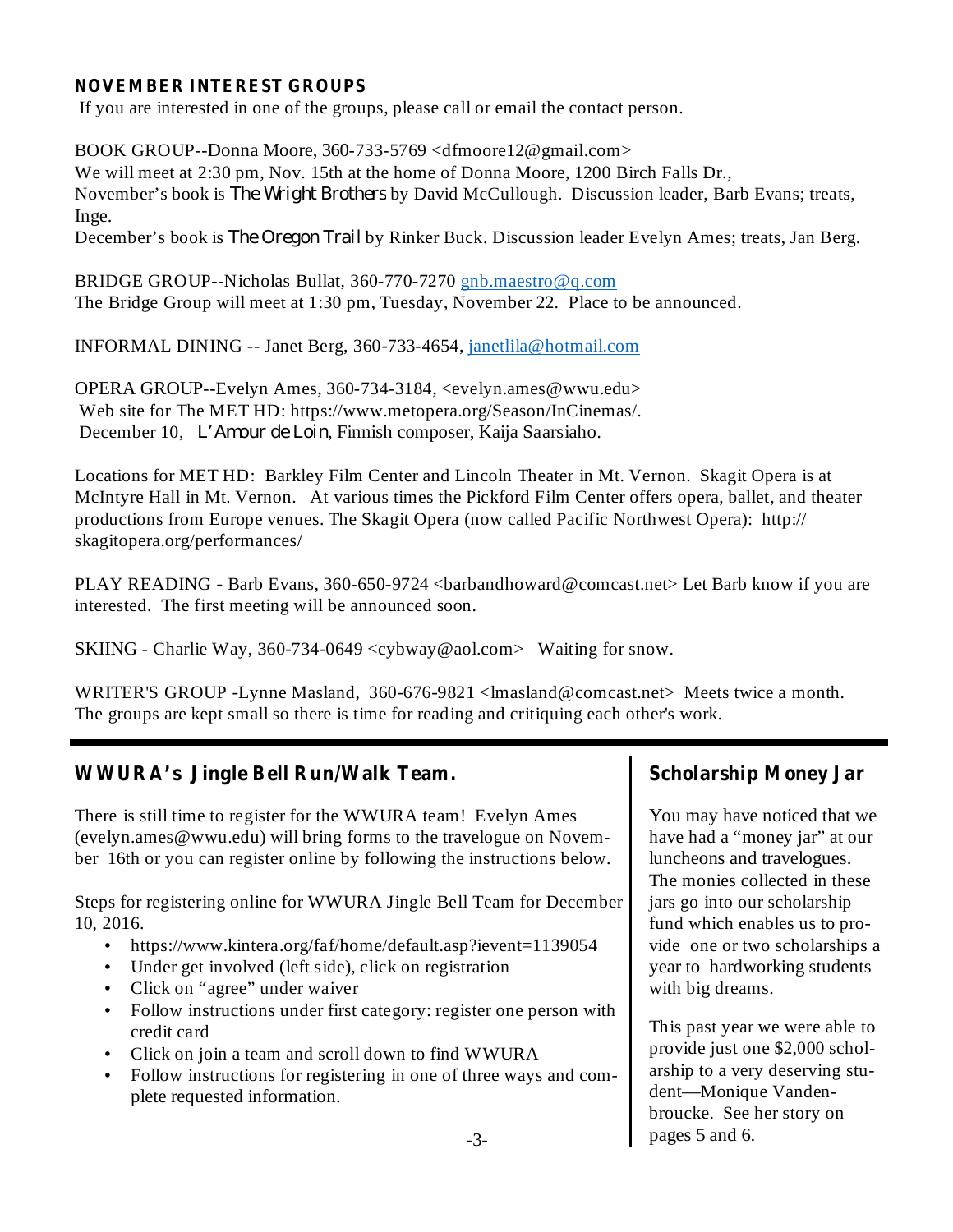## **Book Review -by Bob McDonnell**

#### **Two Novels and a Letter to a Son—on Race in America**

Two years ago I toured Cape Coast Castle, on the coast of Ghana, with a daughter and granddaughter. Accompanying us were two teenagers from Ghana and two gentlemen from Ghana. Among other things Cape Coast Castle was for centuries a prison/dungeon for storing recently enslaved Ghanians before being loaded on slave ships bound for the New World. A plaque at the entrance to the dungeon marks a visit by President and Michelle Obama to Cape Coast Castle in 2009. It notes that some scholars believe that Michelle's ancestors may have been enslaved through Cape Coast Castle. It was a powerful experience for me, and that experience undergirds my response to the three books I write about here.

"The Underground Railroad" is Colson Whitehead's seven novel, perhaps his best. It is an important story of one slave, Cora, caught in slavery in the ante-bellum South. Cora's grandmother was enslaved through Cape Coast Castle; Cora's mother apparently abandons her when she is ten years old, to flee from slavery via the underground railroad. Whitehead, with a bit of magical realism, imagines a real, though ghostly, railroad running under slave territory. Feeling abandoned by her mother Cora, too, flees her enslavement after witnessing, being subject to, and surviving brutal, inhuman treatment and conditions. She makes several stops on the underground railroad, still in slave territory, at each one suffering yet another dehumanizing treatment. Through it all, she is pursued by a relentless and brutal slave catcher. But Cora is indomitable and a survivor. At the end of the novel, there is a slender ray of hope for her. For me the most powerful aspect of "The Underground Railroad" was it limning the brutal, inhuman everyday reality of slavery. It is beautifully written.

"Homegoing" is Yaa Gyasi's debut novel, and a powerful one it is. Gyasi was born in Ghana, educated in the United States, with a bachelor's degree from Stanford and an MFA from the Iowa Writers' Workshop. Her novel begins in Ghana in the  $18<sup>th</sup>$  century with two half-sisters who live in neighboring villages. Both beautiful young woman, one, Effia, is taken as the African wife of the British commander of Cape Coast Castle—and lives in comparative luxury. Her half-sister, Esi, is enslaved, along with most of her village, by a rival tribe, marched to Cape Coast Castle where they are sold to the British and piled into the dungeon. In a profound irony, the half-sisters are unaware of their nearness and distance. Then, with alternating chapters, Gyasi's novel follows the descendants of the two young women through the years to the current day. The resulting somewhat episodic structure treats the reader to an amplified understanding of the rich cultural life in Ghanian villages and a harrowing understanding of the experience of slavery and its aftermath. Strong people abound in both narrative lines. Toward the end of the novel, Marjorie, a descendant of Effia, meets Marcus, Esi's descendant—at a party in California. Gyasi's historical novel enlightens me with its evocation of an important part of American history that I know too little. I think that it, too, will be an important book.

Ta-Nehisi Coates book, "Between the World and Me" takes the form of a letter to his fourteen year old son, in which he attempts to provide him with some knowledge and understanding of the world into which he is about to emerge as an independent adult. It also gives its readers a piercing look at our country and society and perhaps also gives us the possibility of reading these two novels with enhanced understanding. Coates' preparation for writing such a letter is his own life. As he tells his son, he grew up in and survived the streets of West Baltimore, found his public schooling mostly irrelevant to his concerns, and discovered meaning and joy when he attended Howard University, and especially when he was able to luxuriate in the rich and beautiful diversity of being black in America. Coates is exquisitely aware that his son lives in and is about to navigate the America of Trayvon Martin, Michael Brown, Eric Garner. He tells his son that it is the American Dream that is the root of our racial difficulty, the Dream of being able to "have it all" with cost, without exploitation of others. He is angry. He is smart. He is articulate. I think we should pay attention to him. So does Toni Morrison, who writes that Coates may well be our generation's James Baldwin. She also writes of Coates' book "This is required reading." I agree.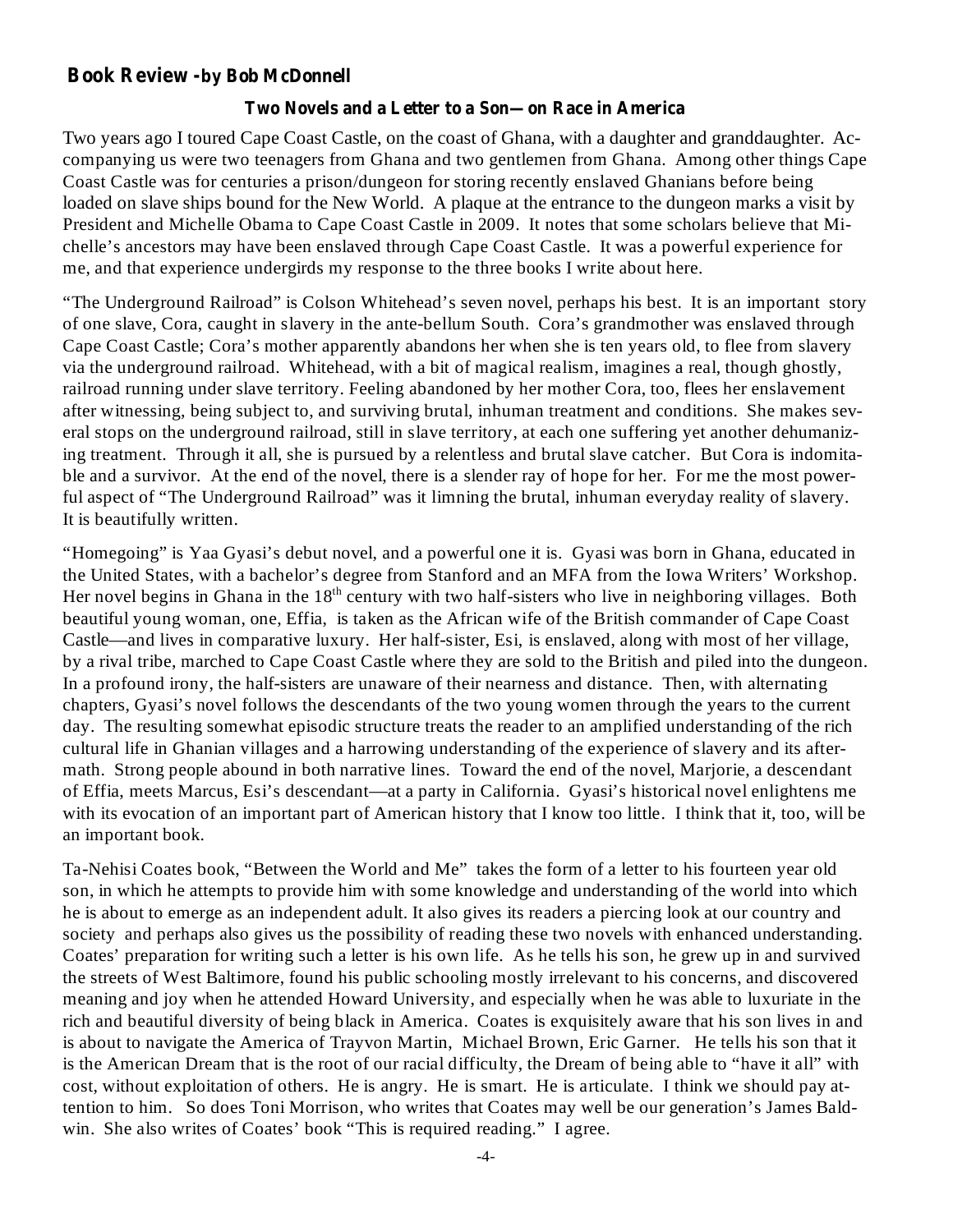#### Troy Faith Ward October 2016 **LIVING WATER**

A water feature blesses the courtyard of our duplex. I sit on a rock beside it for a quiet time most mornings. A mountain stream in microcosm, it rises as a spring filling an 18-inch pool at the top of a tree-shaded berm, then spills over and cascades down four levels ending in a pool about a yard wide. Viewing the lower pool as a metaphor for my life, I take deep breaths and give thanks for the uncountable ways that Divine and unearned blessings flow.

The pool delightedly gulps in all the gracious refreshment the stream offers.. How can it keep on drinking and drinking? Surely it will flood, menacing the plants and bugs and landscape. With no signs of distress, right away the pool's surface grows tranquil, slightly rippled charcoal silk. A patch of algae has resisted the recent cleaning treatment applied by the "fountain doctor." Floating on a barely perceptible wave opposite the waterfall, it accentuates the pool's apparent passivity.

Its activity is deeper. Water flows invisibly and inaudibly back to the beginning of the circulating stream. Just being there, as its "woodland pond" self, its True Self, the pool contributes to the renewing, refreshing sparkle and liquid music of the whole. It does not need to burble, gush, splash, or even trickle. It is designed to simply let go.

Joy lies in living in relationship with all of creation. Life's meaning comes from receiving graciously and giving back generously. Drinking in and letting go into the flow, rather than managing the flow, is the course of a lifetime. It becomes easier with practice, because the urge to live in relationship is the very breath within us.

Practice showing up for life as your True Self, not the self you would like to be, or the one you present to others. Fear not! Come as you are now, an amazing being filling a unique niche in an astounding universe which is energized by love.

## **Scholarship Winner-Monique Vandenbroucke**

Monique Vandenbroucke, the recipient of WWURA's \$2,000 scholarship this year recently sent us a "thank you" letter. Here are some excerpts from that letter.

"This year has been very difficult for my family and me - my parents have spent nearly all of their savings on my tuition...and I have been working 20 hours a week as a nanny. ... This scholarship has substantially reduced our stress, and it has helped me to focus more on my academics, extracurricular activities and internships in order to gain the experience I need to become a competent professional. I am very grateful for this opportunity, and to the generous donors who made it possible.

Growing up in a hard-working family has embedded in me the values of dedication and generosity. I have worked very hard in school, am devoted to learning, and have pursued my dreams with passion and kindness. Continuing my studies will result in a Bachelor of Arts in a concentration I have created with the guidance of my faculty mentors entitled International Human Rights: Law, Legacy, and Migration. In addition, partially because of this scholarship, I am able to study abroad in Ghana, Africa in order to satisfy

*(cont'd on page 6)*